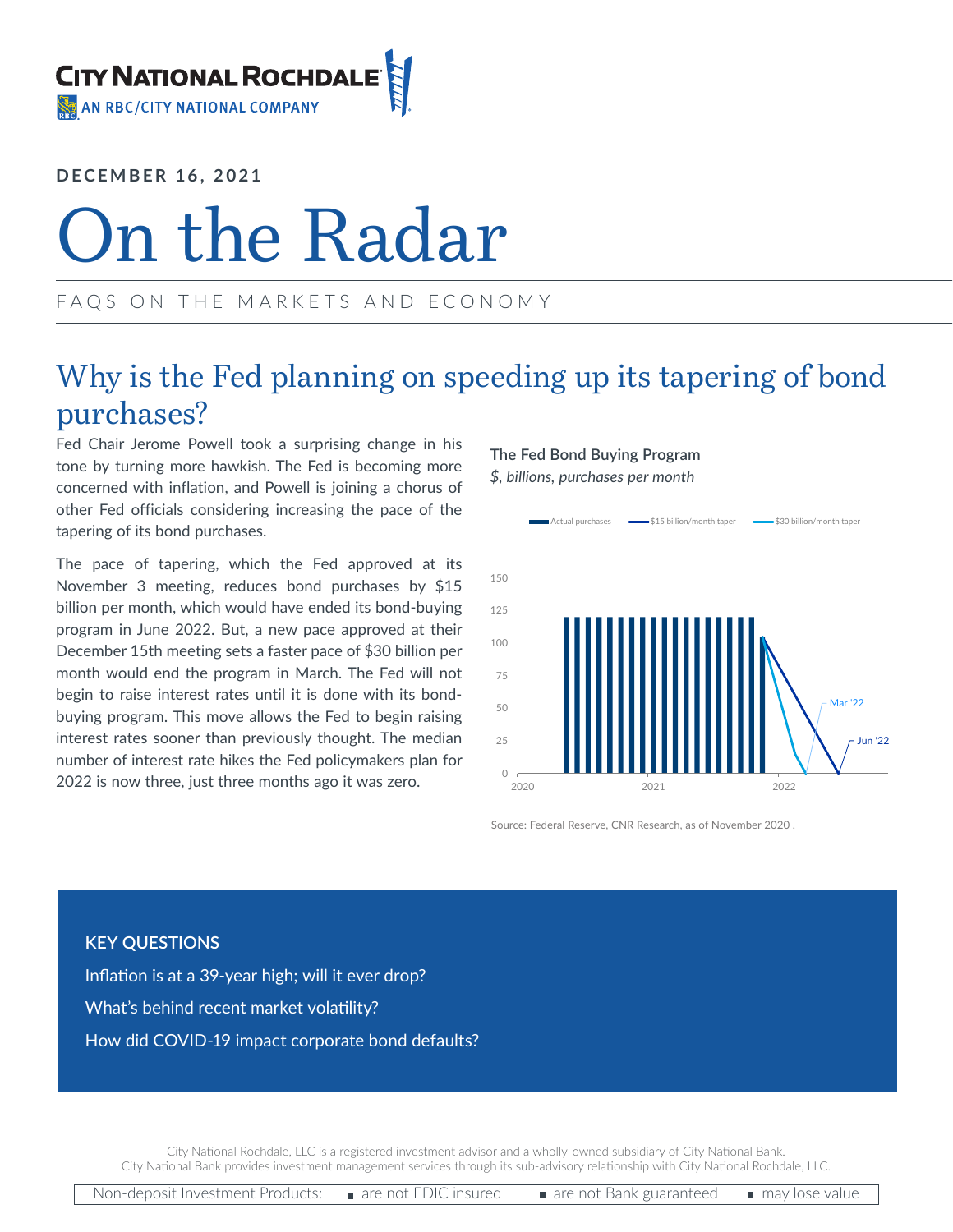## Inflation is at a 39-year high; will it ever drop?

Strong consumer demand continues to collide with limited supply due to pandemic-related constraints, pushing prices upward.

The consumer price index stands at 6.8% y-o-y, and now marks six consecutive months above 5.0%. Price pressures continue to be focused on goods rather than services (chart). A limited amount of goods are available, due heavily to COVID-19-related reduction in manufacturing and transportation. At the same time, demand for many of those items has picked up due to generous actions by the Federal Reserve Bank and the current and past administrations. The inflation rate of services has been more stable, due mainly to the excess capacity.

We expect the annual inflation rate to increase in the coming months as low monthly inflation numbers drop off the yearly calculation and will be replaced by more moderate gains. After that, the yearly change in inflation should begin to subside next year, as the supply/demand imbalance comes back into balance.

#### **CPI: Goods and Services**

*% change, year-over-year, seasonally adjusted*



Source: Bureau of Labor Statistics, as of November 2021

## What's behind recent market volatility?

Renewed concerns over COVID-19, as well as the Fed's path of tapering, have brought volatility back to the market with the S&P 500 recently seeing its worst two-day performance in over a year and the VIX above 30 for the first time since February. Nevertheless, the pullback has been short-lived with stocks again trading near record highs.

While uncertainty around the path and virulence of Omicron remains, early data seems to indicate the variant is less severe than originally expected. Moreover, medical advances and vaccination progress have better prepared the health system to deal with another virus wave, and we would expect any disruptions to economic activity to be less severe going forward.

Markets are also closely watching actions by policymakers, with the Fed expected to announce the acceleration of balance-sheet tapering. Nonetheless, we continue to believe the Fed still has room to be patient and deliberate when it comes to rate hikes, the true measure of economic tightening. Equities historically have held up well during tapering and the start of Fed rate hikes.

Currently, investors have more questions than answers, and a more balanced landscape of risks raises the prospect of further volatility in the coming months and even a potential market correction. However, investors should

**S&P 500 Return (%)** 26 -10  $15 \frac{17}{9}$ 1 26 15 2 12 27 -7 26 4 -2 34 20 31 27 -10 -13 -23 26 9 14 4 -38 13 30 -1 19 -6 16 25  $-17.18-17$ -7 -13 -8 -9 -34 -8 -8 -20  $-6 -6$   $-5$ -9 -3 -8 -11 -19 -17 -30 -34 -14  $-8 - 7 - 8$ -10 -49 -28 -16 -19 -10 -6 -7  $-12^{-11}$ -3 -20 -7 -34 -5 -50 -40 -30 -20 -10 0 20 30 40 1980 1984 1988 1992 1996 2000 2004 2008 2012 2016 2020 Calendar Year Returns Intra-Year Declines\*

also remember that short-term volatility is normal. Market declines do occur each year, but more often than not annual returns are positive. Indeed, despite recent volatility, the S&P 500 is up 25% YTD.

We also believe this bull market still has room to run and that the combination of sustained economic expansion, robust earnings growth and low interest rates will ultimately remain a tailwind for stock prices through 2022. Given this, investors may want to use any weakness ahead as an opportunity to add to core positions.

Source: FactSet, as of December 2021.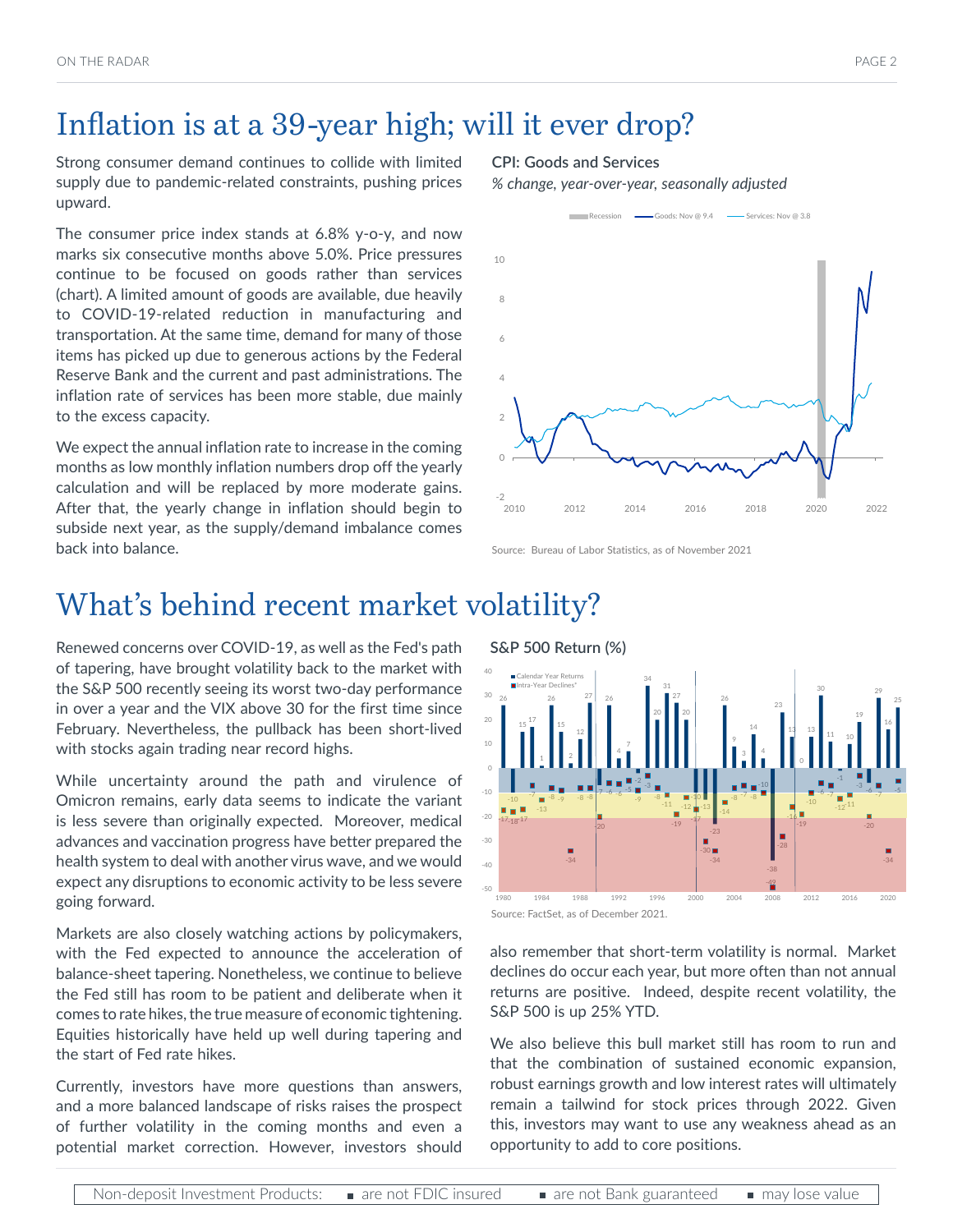The pace of US high yield defaults has slowed significantly compared to a year ago, falling from nearly 9% in August 2020 to a six-year low of 2.1% in October 2021. The recovery has been driven by waning COVID-19 shocks and improving macroeconomic conditions, as well as funding conditions that remain accommodative despite the Federal Reserve's increasingly hawkish tone.

On the corporate level, numerous borrowers refinanced outstanding debt during the pandemic, reducing their interest burden and extending maturities. This has provided significant breathing room for issuers despite recent supply chain disruptions, labor shortages, nagging inflationary pressures and lingering pandemic-driven headwinds.

Looking ahead, many on the street expect credit conditions to continue to improve, driven by easing supply constraints and labor shortages, further vaccine distribution and a gradual normalization in monetary policy. Both Moody's and S&P expect US high yield default rates to bottom near 1.5% before increasing to roughly 2.5% in the second half of the year, which is still well below pre-pandemic levels of +/-4%.

High yield corporate bond yields have compressed more than 420 basis points as credit conditions improved, driving significant outperformance YTD against duration-matched Treasury (+6.4%) and investment-grade corporate (+5.8%) benchmarks. There is little discussion around the consistent underperformance of passive high yield strategies vs. active fund peers. Turnover costs are high in the high yield market, and we estimate that costs passive funds an additional 1% per year. Over 10 years, HYG\* has underperformed its benchmark by almost 10%. We believe deploying high yield in a separately managed account, targeting specific bonds, is the best way to gain exposure.



#### **U.S. High Yield Corporate Bond Default Rate vs. Spreads**

\* HYG is the most popular high yield corporate bond ETF and represents the iShares iBoxx High Yield Corporate Bond ETF.